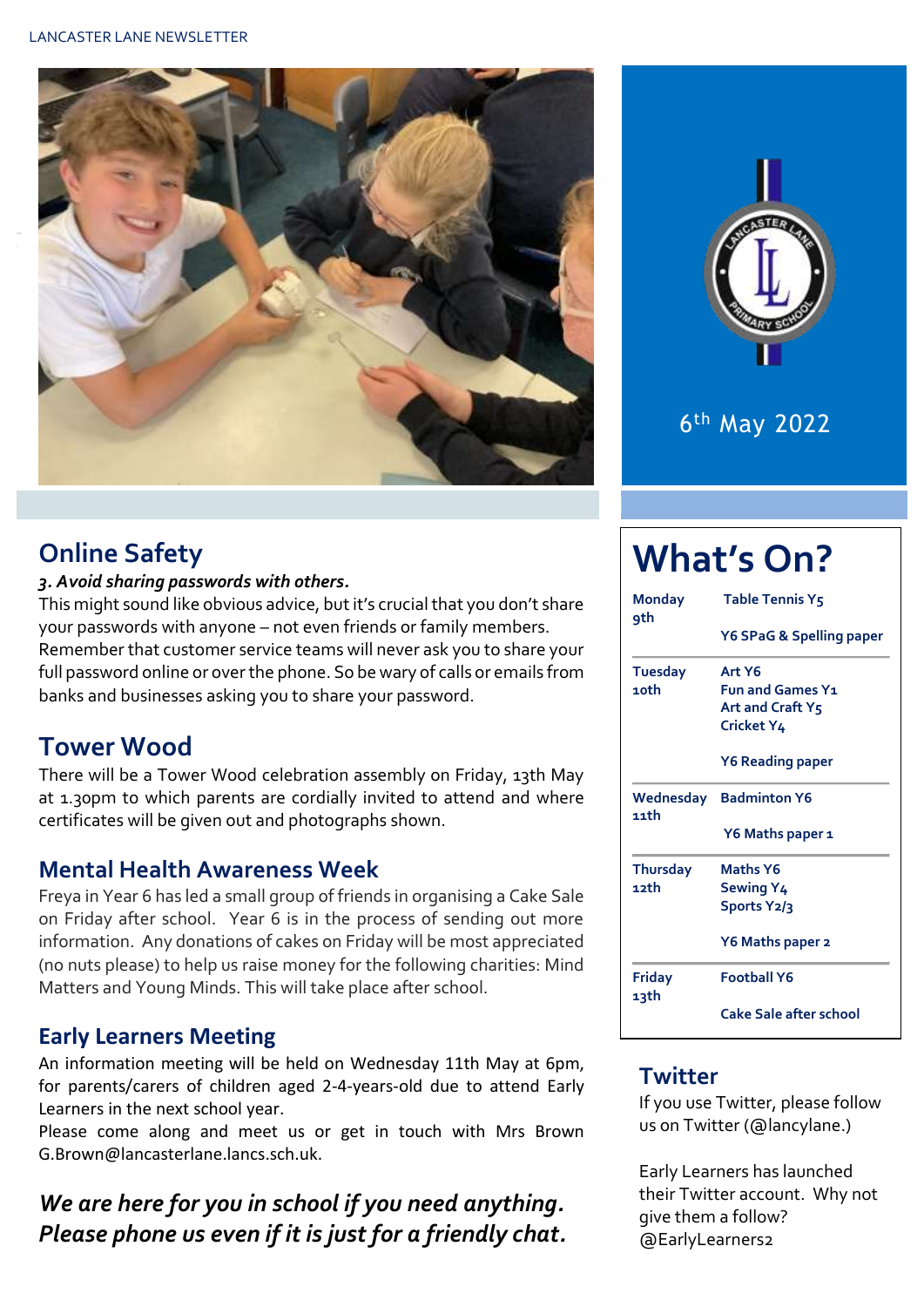

### **Book Week**

We are working on the details of our annual Book Week which is to be held in school week beginning 23rd May. The theme for this year is reading through the decades to coincide with the Queen's Platinum Jubilee, which we will be celebrating as part of Book Week. Each class will be focusing on a different decade. The children can come to school wearing red, white and blue on the Friday as we celebrate the Queen's Platinum Jubilee as part of our Book Week with a street party on the playground.

#### **End of year visits**

We are very aware of the impact that the cost of living crisis is having on all families. As a result, with the exception of Year 6, we have decided not to go ahead with educational visits this term as the coach prices are making these very expensive. Each class will either have a visit to somewhere within our lovely local area or have an enrichment day within the school grounds.

# **International Aid**

Mrs Parkin and the School Council have organised a collection of essential items for the Ukraine Emergency Appeal. There are posters around school explaining which food, medical supplies and toiletries are needed. If you wish to donate please can the goods be taken to call and not the school office.

### **Stoppers/Breakfast Club**

It's so easy to book online for a place at Breakfast Club and / or Stoppers. The children have the opportunity to have lots of fun giving you peace of mind that they are being well looked after. Prices are £3.50 for Breakfast Club and £8.20 for Stoppers.

**And finally….** Don't stress. Do your best. Forget the rest.

#### **PTA Events**

Save the date! We'd like your ideas on helping plan our Summer disco. Please come along to the next PTA meeting on Monday, 23rd May at 3.30pm in the Year 1 classroom. Your children are welcome to attend with you.

#### **Online Safety Newsletter**

Please find attached the Online Safety newsletter for May. Please take a few minutes to read through it.